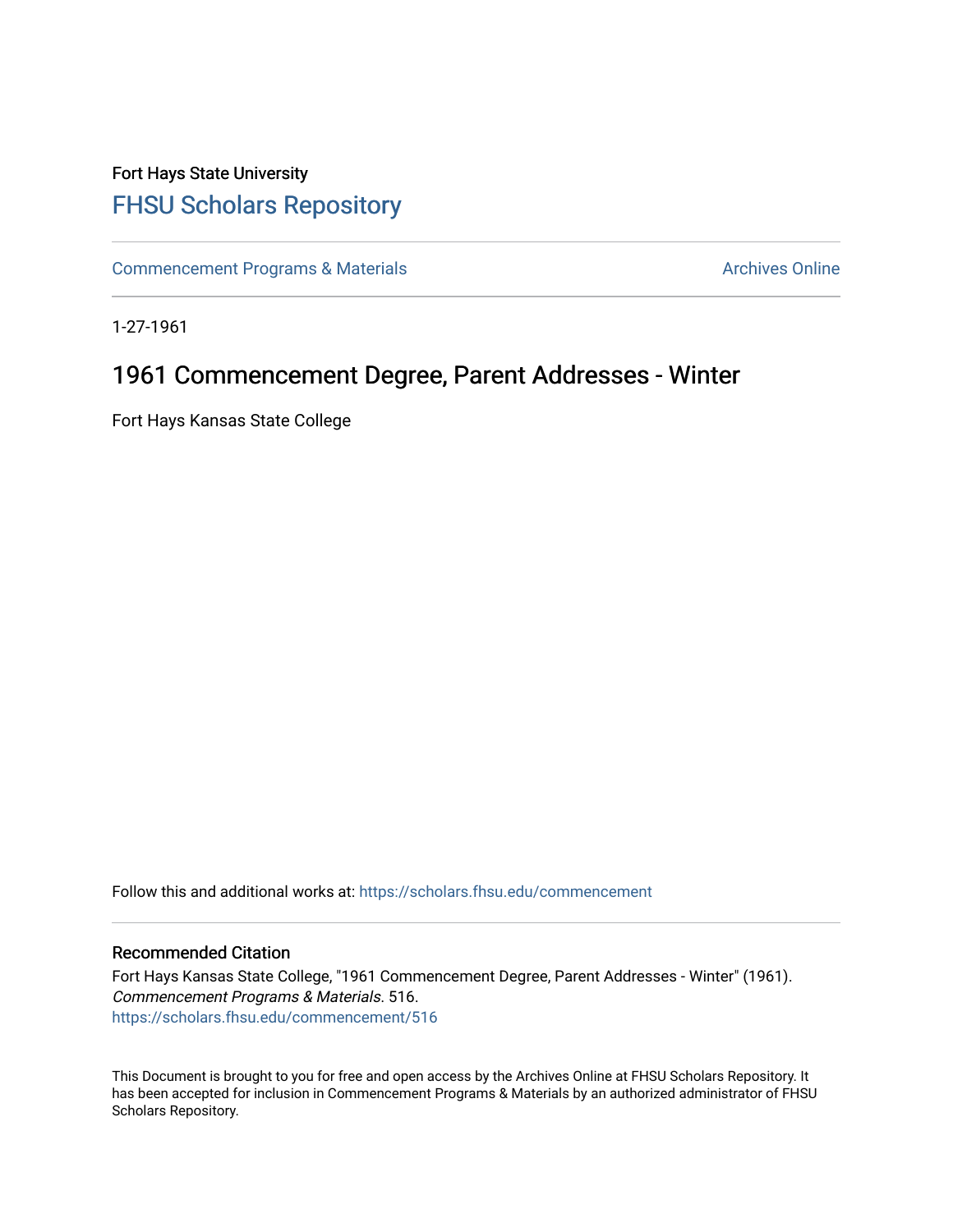PARENTS ADDRESSES FOR JANUARY 1961 GRADS

*I* 

Gary Keith Anschutz

Benjamin Arensman, Jr.

Herbert **Beatj** Jr.

Jo Ann Bernritter

Donald Eugene Billinger

Cecil Cleon Bird

Kenneth Bobbitt

Lee Mae Stewart Brand

Patricia Nel Brown

Sandra Kay Butler

Roland Lloyd Cauldwell '

Charles Lee Chapman

James Edward Clark

Robert Alan Clasen

Lila Lee Harris Coleman

Patricia Ann OeLair

Joseph A. Dooley

Agnes Marie Dorenkamp

Wayne Ferd Dunn

#### **DECEASED**

#### \*418\*\*\*\*\*\*\*\*\*\*\*\*\*\*\*\*\*\*\*\*\*\*

These been

Mr. & Mrs. Ben Arensman Kinsley, Kans as

, Mrs. George Schroder 807 W. 10th, Hutchinson, Kansas

**VAr.** Prank L. Bernritter 415 Mead, Newton, Kansas

Mr. & Mrs. Peter P. Billinger 113 w. 17th, Hays, Kansas

 $V$ Mr. & Mrs. H. D. Bird Garfield, Kansas

*I*  Mr. & Mrs. Howard Bobbitt **Sublette,** Kans as

/ Mr. & Mrs. Darwin W. Stewart Healy, **Kass** as

Mr. & Mrs. A. E. Thomas 206 E. Magnolia, Dodge City, Kansas

Mr. & Mrs. L. E. Butler Lewis, Kansas

Mr. & Mrs. Lloyd Cauldwell Holyrood, Kansas

/ Mr. & Mrs. Floyd Chapman Hoxie, Aansas

Mr. & Mrs. C. Clark 109 E. 13th, Hays , Kans as

Mr. & Mrs. Philip F. Clasen 1017 N. Jordan, Box 63, Liberal, Kansas

Mrs. Ruth Harris Jennings, Kansas

 $\nabla_{\text{MF}}$ , & Mrs. Fred Heinze, Greensburg, Ks.

VMrs. Grace Dooley 115 60th Street, West New York, N.Y.

Mr. & Mrs. Joe Dorenkamp Holly, Colorado

Mr. & Mrs. Lavern Dunn Satanta, Kansas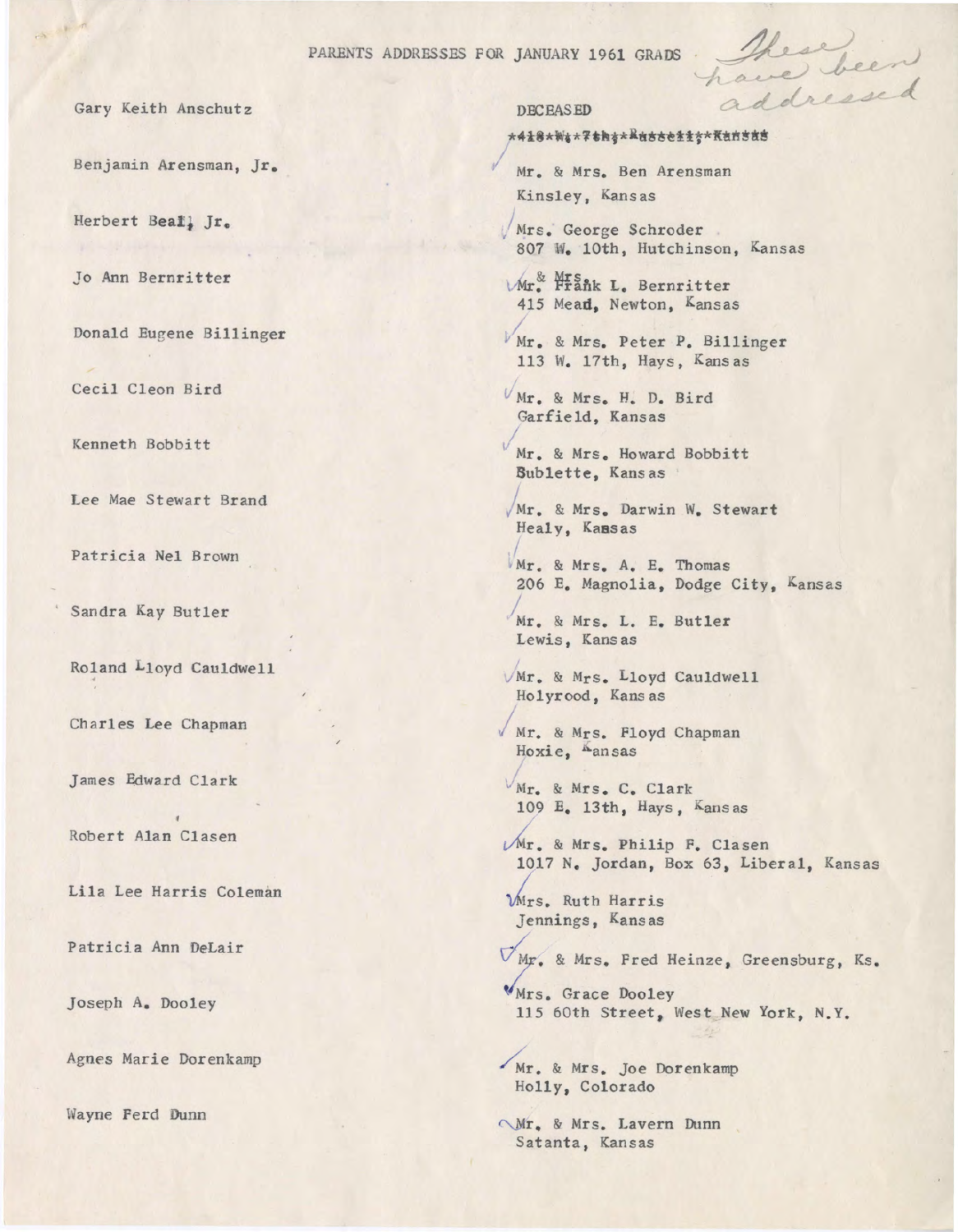John Joseph Feist

Carol Anne Keller Flannagan

Kenneth Otto Folkerts

Lester Paul Fry Jr.

John Douglas Graver

Larry Lee Hall

Kathleen Ann Hansen

**Bhetty** Eatle Harding

**Mark** David Harper

William Frank Harrison

Phillip Dale Heberly

Carolyn Ruth Herron

**Eobert** Francis Holeman

Jack Dee Hiebert

Ronald Leo Hornung

Norma Jean Goetz Huffman

Doris Kay lmMasche Money

Vera Elva Jennings

Thomas Jefferson Kanard

Audrey Ann Karls

Quentin Lloyd Katt

/ Mr. & Mrs. George T. Feist Ellinwood, Kansas

 $Y$ Mr. & Mrs. W. F. Keller 4410 w. 63rd. St., Prairie Village, Ks.

/ Mr. & Mrs. Otto Folkerts Timken, Kansas

Mr. & Mrs. Lester Pry Wilmore, Kansas

 $Mr.$  & Mrs. John Graver Rush Center, **Kansas** 

 $V$ Mr. & Mrs. Richard Hall Minneola, Kansas

*VMr.* & Mrs. Roland J. Hansen Loomis, Nebraska

Mr. & Mrs. Cecil Overholt 1930 S. Waco, Wichita, Kansas

V Mr. &Mrs. George Harper Kirwin, Kansas

Mr. & Mrs. L. L. Harrison Lenora, Kansas

VMr. & Mrs. Otis J. Herberly Minneapolis, Kansas

Mr. & Mrs. Darrel Evans Cimarron, Kans as

 $•$  Mr. & Mrs. LeRoy Holeman Herington, Kansas

*V Mr.* & Mrs. Dave Hiebert Chase, Kansas

Mr. & Mrs. Michael Horning Spearville, Kansas

 $V$ Mr. & Mrs. Simon Goetz Victoria, **Kansas** 

VMr. & Mrs. H. C. ImMasche Experiment Station, Hays, Kansas

Mrs. Della Douglas Ransom, Kansas

 $Mr.$  & Mrs. L. E. Kanard Russell, Kansas

 $V$ Mr. & Mrs. August J. Karls Leoville, Kansas

Mr. & Mrs. William Katt 6323 39th Ave., Kenosha, Wisconsin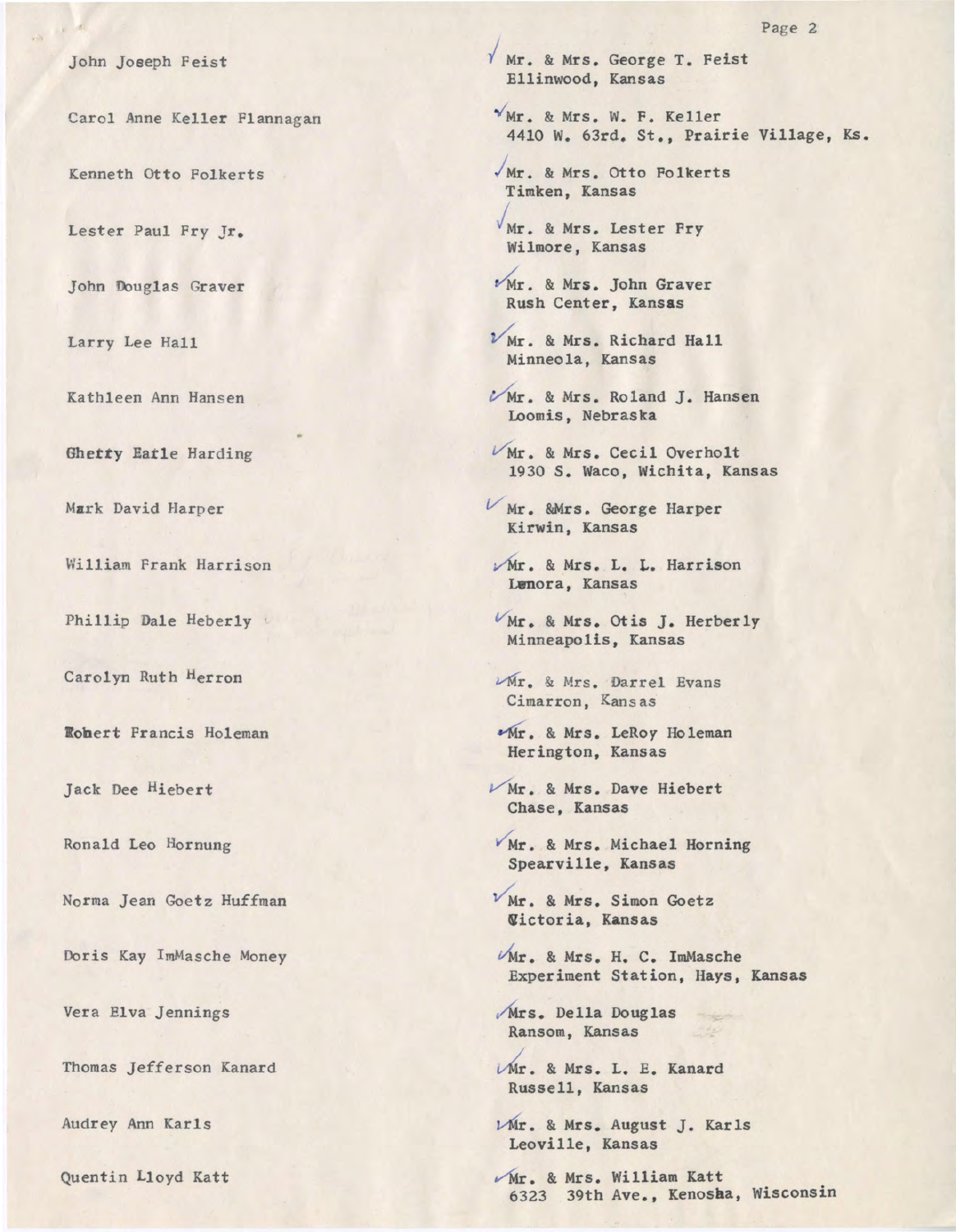Ernest Lee Kisner

Carroll Adolph Knoll

John Paul Larzalere

Ernest Jemes Leiker

Mildred Evelyn Lindsey

Dale Dean McCall

Sandra Kay McFadden

Iris Elizabeth Miller McIntosh

Everett Charles Merrill

Richard Edwin Meyer

Marcel Jerry Miles

James Warren Miller

Camuel Martin Miller

Douglas Gene Morrissey

James Howard Murdock

Alice Lucille Nesbitt

Bob Dean Otto

Wendell Lawrence Palmer

James Francis Pfeifer

Billy Joe Pfenninger

Howard Anthony Riedel

 $V_{\text{Mr.}}$  & Mrs. Ignatz Kisner 606 Military, Dodge City, Kansas

Mr. & Mrs. Adam Knoll Victoria, Kansas

vMr. & Mrs. C. B. Larzalere 102 N. Concord, Minneapolis,Kansas

 $V$ Mr. & Mrs. Jacob Leiker 413 E. 19th, Hays, Kans as

Mr. & Mrs. George Lindsey Box 385, Syracuse, Kansas

 $Mr.$  & Mrs. Duane McCall Culver, Kansas

Mr. & Mrs. Olin C. McFadden Osborne, Kansas

 $U$ Mr. & Mrs. Henry Miller McDonald, Kansas

 $Mr.$  & Mrs. Kenneth Merrill Kanopolis, Kansas

 $Mr.$  & Mrs. E.E. Meyer Natoma, Kansas

 $Mr.$  & Mrs. Thomas Miles Jewell, Kansas

 $ymr.$  & Mrs. James E. Miller 3429 Metropolitan, Kansas City, Kansas

 $\epsilon$ Mr. & Mrs. H. M. Miller 415 E. 1st, Box 185, Russell, Kansas

Mr. & Mrs. Dode Morrissey Woodston, Kansas

Mr. & Mrs. J. E. Murdock 904 7th St. Garden City, Kansas

Mr. & Mrs. Matthian McCoy Morland, Kansas

 $Mrs.$  Zella Otto Atlanta, Kansas

 $V$ Mrs. Lee White 208 s. Webster, Liberal, Kansas

Mr. & Mrs. Dan M. Pfeifer 217 W. 16th, Hays, Kansas

Mr. & Mrs. Carol L. Pfenninger Route #1, Scott City, Kansas

Mr. & Mrs. Henry Riedel, Stockton, Kansas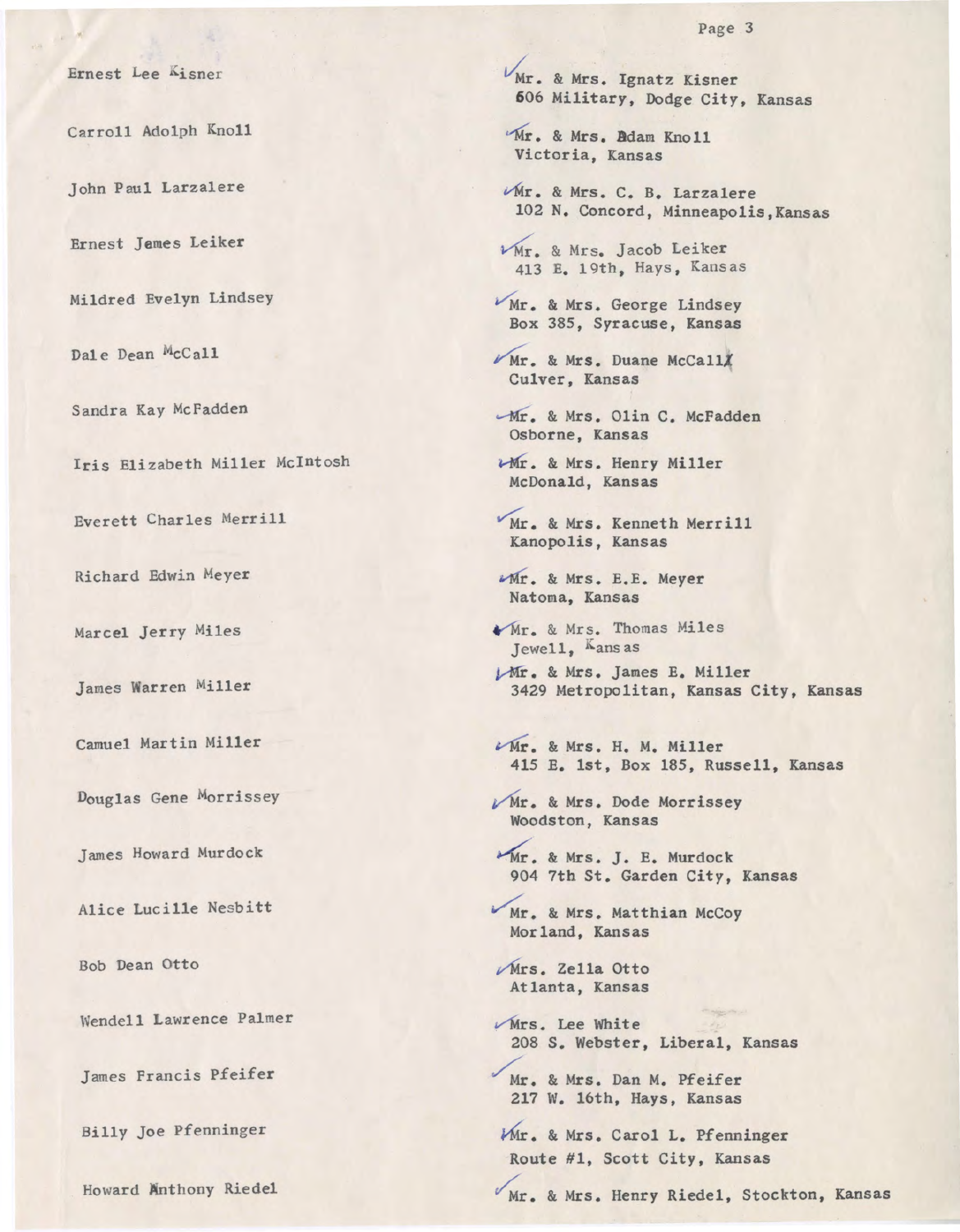Evelyn M. Ringwald

Marvel Verlee Leydig Saeler

Gane Wendelin Schmidt

Gary Alvin Schrock.

Monte Joe Seibel

Aenneth Lynn Seibert

Francis Albert Seybold

Donald Dale Short

LeRoy Elmer Simoneau

Joan Margaret Baer Slechta

David Lawrence Smith

Raymond Leroy Stacey

Ailene Mildred O'Toole Thornburg

Cora Lee Thornburg

Roy Francis Thornburg

Elmer Clinton Trail

Monta Glea Brack Trebilcock

Jimmy Daniel Venters

Mary Louise Vesecky

Carl Donald Waechter

Melvin J. Wagner

Mrs. Elillie Ringwald Bucklin' Kamsas

Mr. & Mrs. William Leydig Glade, Kansas

Mr. & Mrs. Harry W. Schmidt 8512 Idaho Ave, Lemay, Missouri

Mr. & Mrs. Glen A. Schrock Rexford, Kansas

Mr. & Mrs. Luther Seibel Leoti, Kansas

Mr. & Mrs. Grant Seibert 2809 Forest, Great Bend, Kansas

Mrs. Cassie Seybold Trenton, Nebraska

Mr. & Mrs. Fred Short Goodland, Kansas

Mr. & Mrs. Philip Simoneau Damar, Kansas

- Mr. & Mrs. Fred Baer Topeka, Kansas 1624 Buchangan
- Mr. & Mrs. Lawrence M. Smith 1801 Van Buren, Great Bend, Kansas

"Mr. & Mrs. Lowel Stacey Clayton, Kansas

Mr. & Mrs. Walter O'Toole Arnold, Kansas

Mr. & Mrs. Reuben De ald Bazine, ansas

Mr. & Mrs. Francis Thornburg Utica, Kansas

Mr. & Mrs. Wesley Trail Atwood, Kansas

Mr. & Mrs. Oliver Brack Otis, Kansas

*UMr.* & Mrs. Daniel J. Venters 511 S. Madison, Plainville, <sup>ansas</sup>

Mr. & Mrs. C. B. Vesecky Timken, Kansas

Mr. & Mrs. L. C. Waechter Lakin, Kansas

Mr. & Mrs. El M. Wagner 316 Elizabeth, Ft. Follins, Colo.